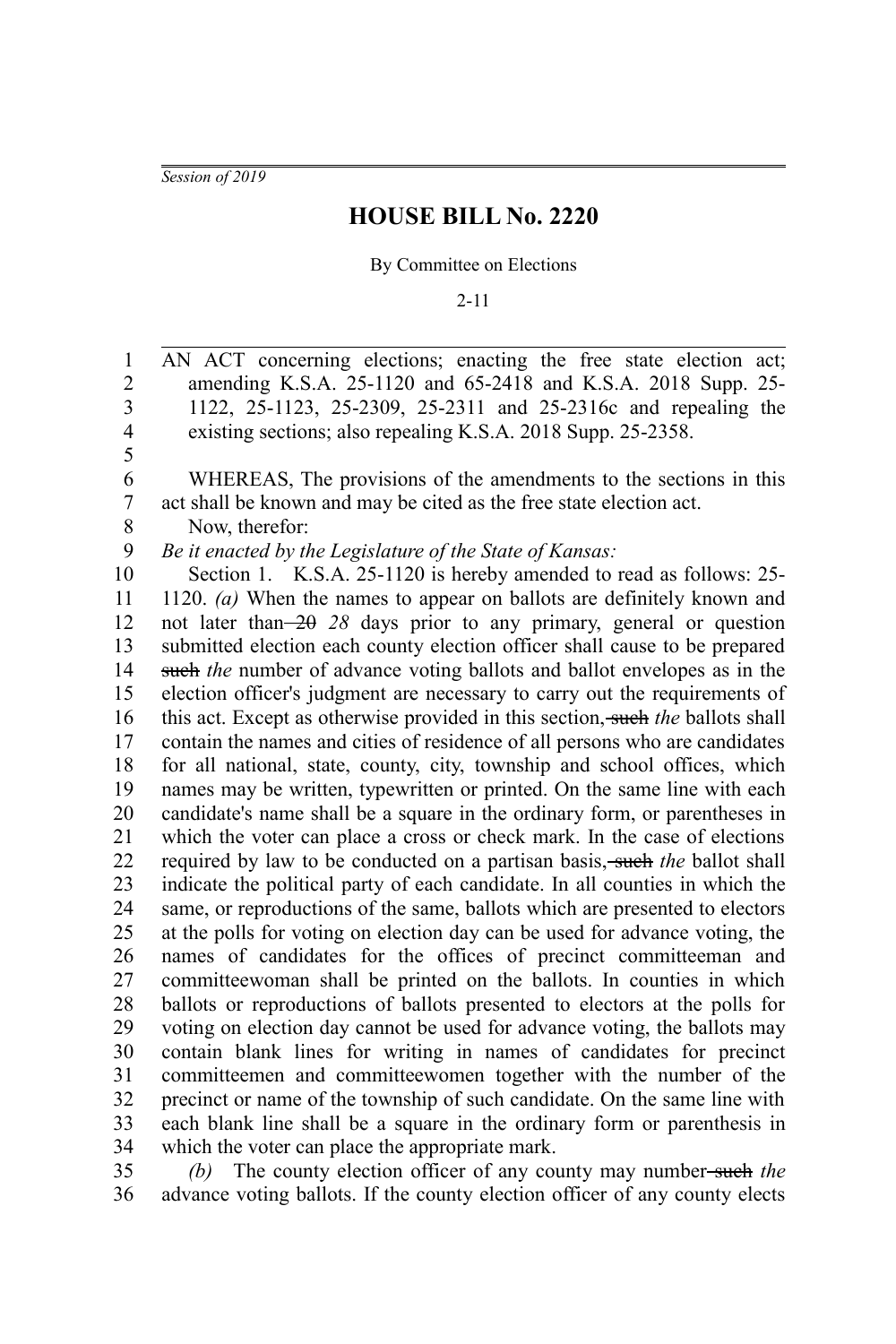10

to prepare advance voting ballots and ballot envelopes without identifying 1

consecutive numbers, such *the* officer shall prepare and distribute such *the* 2

ballots and envelopes in accordance with a plan approved by the secretary of state. If the county election officer elects to number such *the* ballots, all advance voting ballots shall be consecutively numbered, and the ballot envelope for each ballot, if such the envelope is required as provided in K.S.A. 25-1123, and amendments thereto, shall bear the same number as the ballot. The ballot envelope shall also bear a declaration in substance as follows: 3 4 5 6 7 8 9

THIS DECLARATION MUST BE COMPLETED AND SIGNED

"I \_\_\_\_\_\_\_\_\_\_\_\_\_\_\_\_\_\_\_ do hereby declare that I marked the enclosed ballot and that such ballot was enclosed and sealed in this envelope by me. My legal residence is in the precinct, precinct, 11 12 13

township, (or, in the \_\_\_\_\_\_\_\_\_\_\_\_\_\_\_\_\_\_\_\_\_\_ precinct of the \_\_\_\_\_\_\_\_\_\_\_\_\_\_\_\_\_\_\_ ward, the street in the city of the street in the city of the street in the city of the street in the city of the street in the city of the street in the city of the street in the city of the street in the city of the stre county of \_\_\_\_\_\_\_\_\_\_\_\_\_\_\_, state of Kansas.  $(Signed)$   $\qquad \qquad \qquad$ ." 14 15 16 17

*(c)* The ballot envelope shall also contain a statement advising the voter that the signed envelope will be separated from the ballot to guarantee the confidentiality of the vote cast. 18 19 20

*(d)* The ballot envelope to be used for voting by a former precinct resident shall also state the place of former residence of the voter and the date of removal therefrom to the voter's present residence. 21 22 23

Sec. 2. K.S.A. 2018 Supp. 25-1122 is hereby amended to read as follows: 25-1122. (a) Any registered voter may file with the county election officer where the person is a resident, or where the person is authorized by law to vote as a former precinct resident, an application for an advance voting ballot. *At the option of the applicant, the application for an advance voting ballot shall also be considered an application for permanent advance voting status as provided in subsection (h).* The signed application shall be transmitted only to the county election officer by personal delivery, mail, facsimile or as otherwise provided by law. 24 25 26 27 28 29 30 31 32

(b) If the registered voter is applying for an advance voting ballot to be transmitted in person, the voter shall provide identification pursuant to K.S.A. 25-2908, and amendments thereto. 33 34 35

(c) If the registered voter is applying for an advance voting ballot to be transmitted by mail, the voter shall provide with the application for an advance voting ballot the voter's current and valid Kansas driver's license number, nondriver's identification card number or a photocopy of any other identification provided by K.S.A. 25-2908, and amendments thereto. 36 37 38 39 40

(d) A voter may vote a provisional ballot according to K.S.A. 25-409, and amendments thereto, if: 41 42

(1) The voter is unable or refuses to provide current and valid 43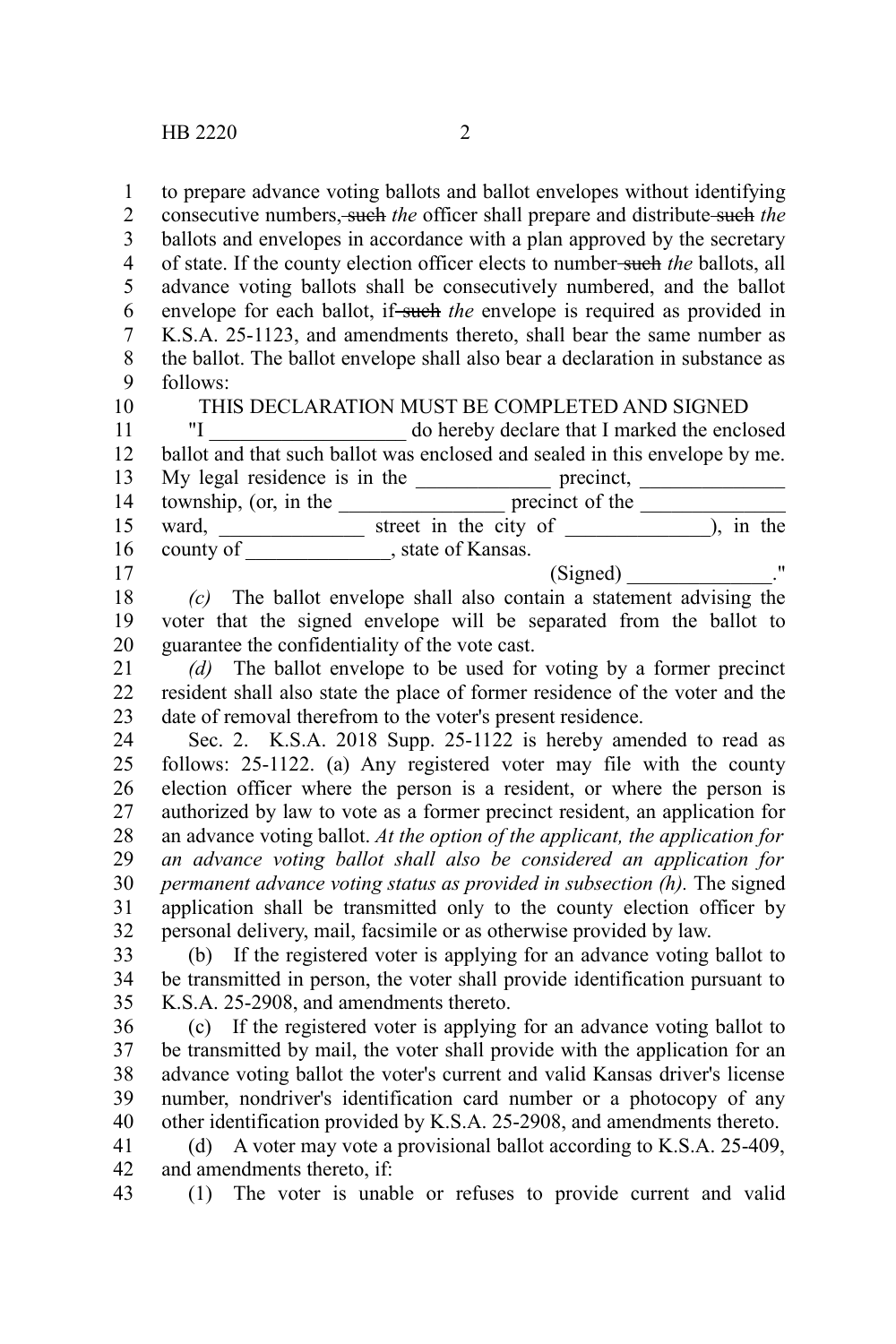identification; or 1

(2) the name and address of the voter provided on the application for an advance voting ballot do not match the voter's name and address on the registration book. The voter shall provide a valid form of identification as defined in K.S.A. 25-2908, and amendments thereto, to the county election officer in person or provide a copy by mail or electronic means before the meeting of the county board of canvassers. At the meeting of the county board of canvassers the county election officer shall present copies of identification received from provisional voters and the corresponding provisional ballots. If the county board of canvassers determines that a voter's identification is valid and the provisional ballot was properly cast, the ballot shall be counted. 2 3 4 5 6 7 8 9 10 11 12

(e) No county election officer shall provide an advance voting ballot to a person who is requesting an advance voting ballot to be transmitted by mail unless: 13 14 15

(1) The county election official verifies that the signature of the person matches that on file in the county voter registration records, except that verification of the voter's signature shall not be required if a voter has a disability preventing the voter from signing. Signature verification may occur by electronic device or by human inspection. In the event that the signature of a person who is requesting an advance voting ballot does not match that on file, the county election officer shall attempt to contact the person and shall offer the person another opportunity to provide the person's signature for the purposes of verifying the person's identity. If the county election officer is unable to reach the person, the county election officer may transmit a provisional ballot, however, such provisional ballot may not be counted unless a signature is included therewith that can be verified; and 16 17 18 19 20 21 22 23 24 25 26 27 28

(2) the person provides such person's full Kansas driver's license number, Kansas nondriver's identification card number issued by the division of vehicles, or submits such person's application for an advance voting ballot and a copy of identification provided by K.S.A. 25-2908, and amendments thereto, to the county election officer for verification. If a person applies for an advance voting ballot to be transmitted by mail but fails to provide identification pursuant to this subsection or the identification of the person cannot be verified by the county election officer, the county election officer shall provide information to the person regarding the voter rights provisions of subsection (d) and shall provide the person an opportunity to provide identification pursuant to this subsection. For the purposes of this act, Kansas state offices and offices of any subdivision of the state will allow any person seeking to vote by an advance voting ballot the use of a photocopying device to make one photocopy of an identification document at no cost. 29 30 31 32 33 34 35 36 37 38 39 40 41 42 43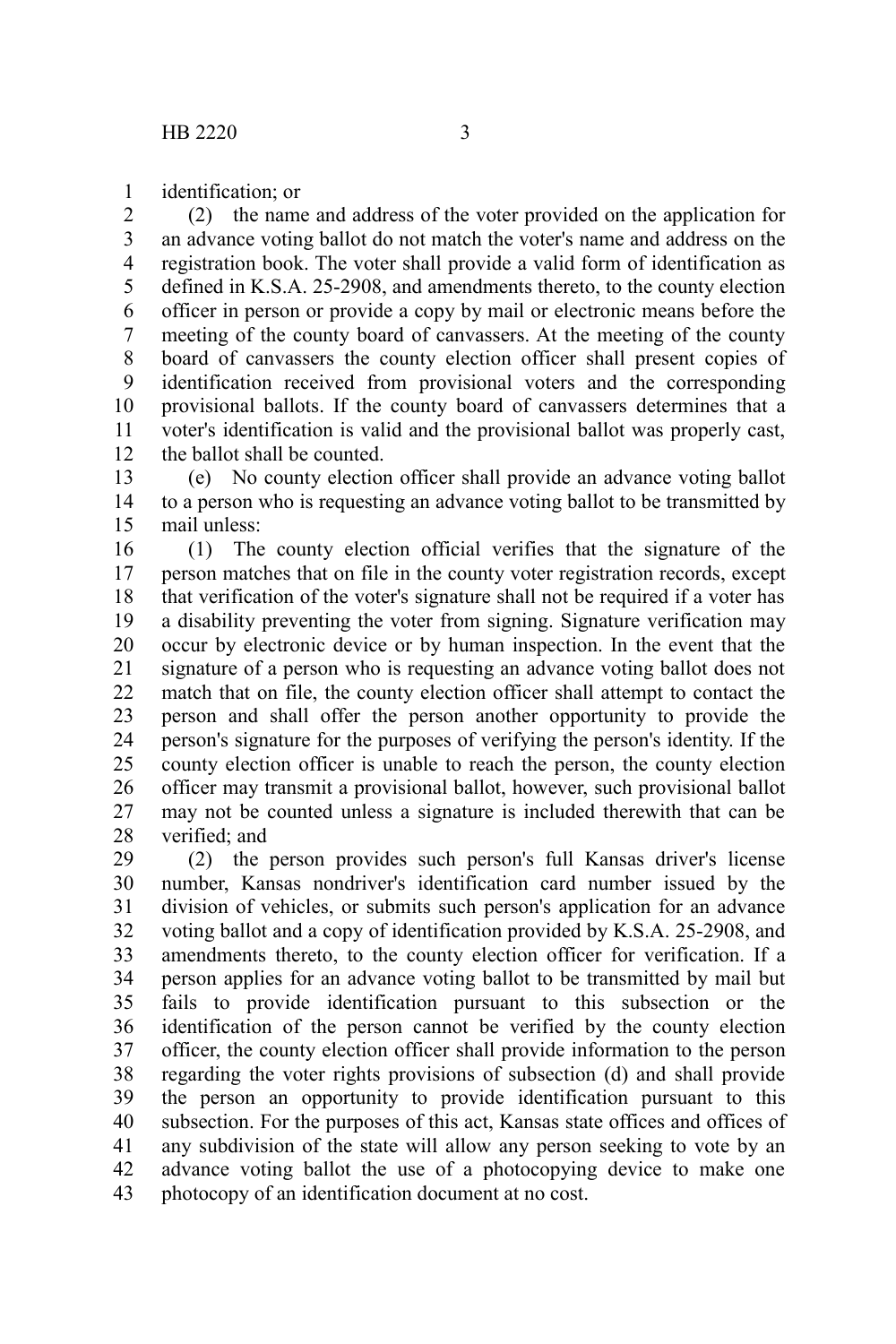(f) Applications for advance voting ballots to be transmitted to the voter by mail shall be filed only at the following times: 1 2

3

(1) For the primary election occurring on the first Tuesday in August in both even-numbered and odd-numbered years, between April 1 of such year and the Tuesday of the week preceding such primary election. 4 5

(2) For the general election occurring on the Tuesday following the first Monday in November in both even-numbered and odd-numbered years, between 90 days prior to such election and the Tuesday of the week preceding such general election. 6 7 8 9

(3) For question submitted elections occurring on the date of a primary or general election, the same as is provided for ballots for election of officers at such election. 10 11 12

(4) For question submitted elections not occurring on the date of a primary or general election, between the time of the first published notice thereof and the Tuesday of the week preceding such question submitted election, except that if the question submitted election is held on a day other than a Tuesday, the final date for mailing of advance voting ballots shall be one week before such election. 13 14 15 16 17 18

(5) For any special election of officers, at such time as is specified by the secretary of state. 19 20

The county election officer of any county may receive applications prior to the time specified in this subsection and hold such applications until the beginning of the prescribed application period. Such applications shall be treated as filed on that date. 21 22 23 24

(g) Unless an earlier date is designated by the county election office, applications for advance voting ballots transmitted to the voter in person in the office of the county election officer shall be filed on the Tuesday next preceding the election and on each subsequent business day until no later than 12 noon on the day preceding such election. If the county election officer so provides, applications for advance voting ballots transmitted to the voter in person in the office of the county election officer also may be filed on the Saturday preceding the election. Upon receipt of any such properly executed application, the county election officer shall deliver to the voter such ballots and instructions as are provided for in this act. 25 26 27 28 29 30 31 32 33 34

An application for an advance voting ballot filed by a voter who has a temporary illness or disability or who is not proficient in reading the English language or by a person rendering assistance to such voter may be filed during the regular advance ballot application periods until the close of the polls on election day. 35 36 37 38 39

The county election officer may designate places other than the central county election office as satellite advance voting sites. At any satellite advance voting site, a registered voter may obtain an application for advance voting ballots. Ballots and instructions shall be delivered to the 40 41 42 43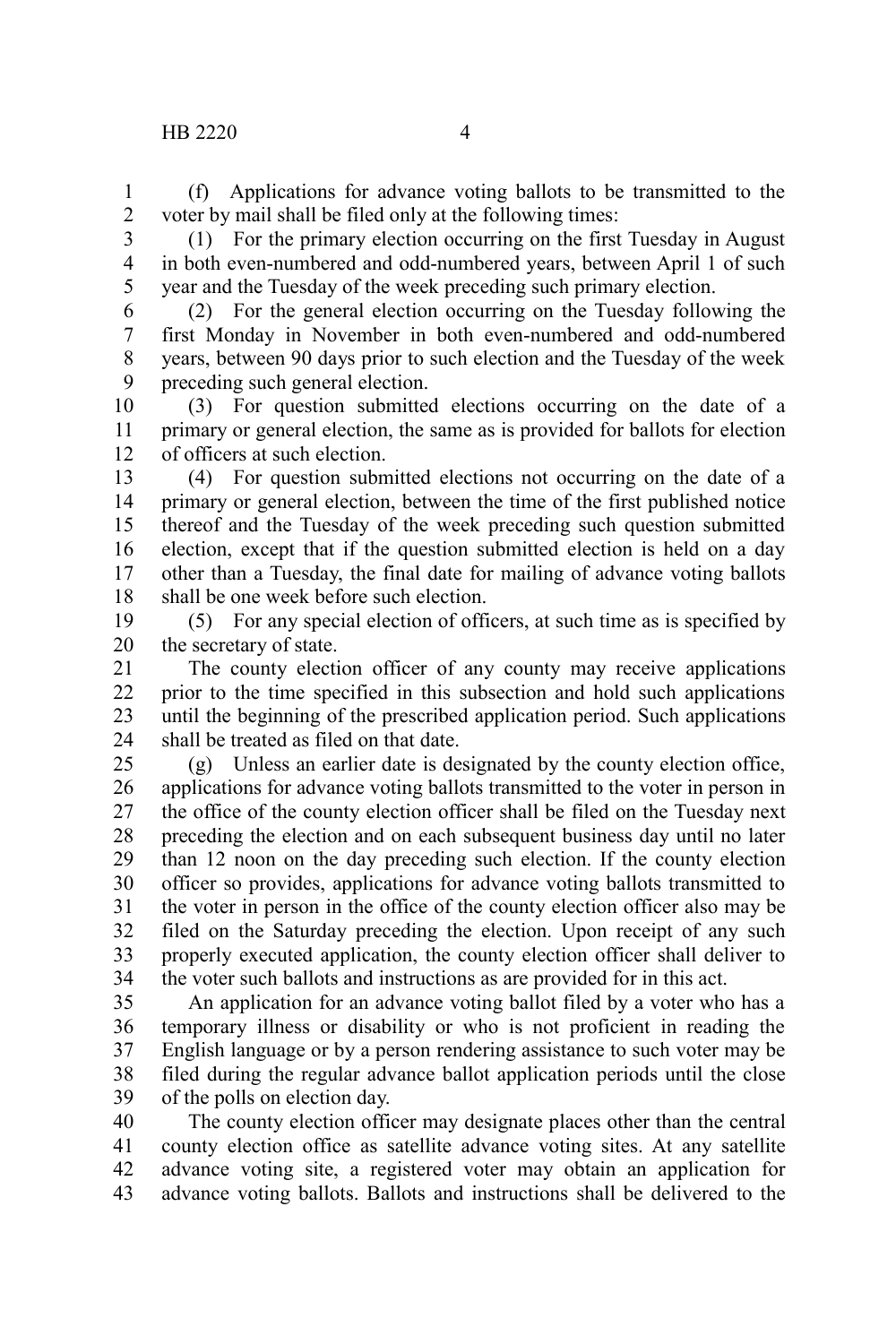voter in the same manner and subject to the same limitations as otherwise provided by this subsection. 1 2

(h) Any person having a permanent disability or an illness that has been diagnosed as a permanent illness is hereby authorized to make anapplication for permanent advance voting status. Applications for permanent advance voting status shall be in the form and contain such information as is required for application for advance voting ballots and also shall contain information that establishes the voter's right to permanent advance voting status *The application for an advance voting ballot shall constitute the application for permanent advance voting status and the information contained in the application for an advance voting ballot as required by this section and for the application for permanent advance voting status shall be the same. The application shall provide in a type, size and format that is conspicuous in relation to the surrounding material, a means for an applicant to select whether the applicant is requesting an advance voting ballot only or also requesting permanent advance voting status. An application for an advance voting ballot submitted under the provisions of this section shall be considered an application for permanent advance voting status when the option for permanent advance voting status on the application is selected by the applicant*. 3 4 5 6 7 8 9 10 11 12 13 14 15 16 17 18 19 20 21

(i) On receipt of any application filed under the provisions of this section, the county election officer shall prepare and maintain in such officer's office a list of the names of all persons who have filed such applications, together with their correct post office address and the precinct, ward, township or voting area in which the persons claim to be registered voters or to be authorized by law to vote as former precinct residents and the present resident address of each applicant. Names and addresses shall remain so listed until the day of such election. The county election officer shall maintain a separate listing of the names and addresses of persons qualifying for permanent advance voting status. All such lists shall be available for inspection upon request in compliance with this subsection by any registered voter during regular business hours. The county election officer upon receipt of the applications shall enter upon a record kept by such officer the name and address of each applicant, which record shall conform to the list above required. Before inspection of any advance voting ballot application list, the person desiring to make the inspection shall provide to the county election officer identification in the form of driver's license or other reliable identification and shall sign a log book or application form maintained by the officer stating the person's name and address and showing the date and time of inspection. All records made by the county election officer shall be subject to public inspection, except that the voter identification information required by subsections (b) 22 23 24 25 26 27 28 29 30 31 32 33 34 35 36 37 38 39 40 41 42 43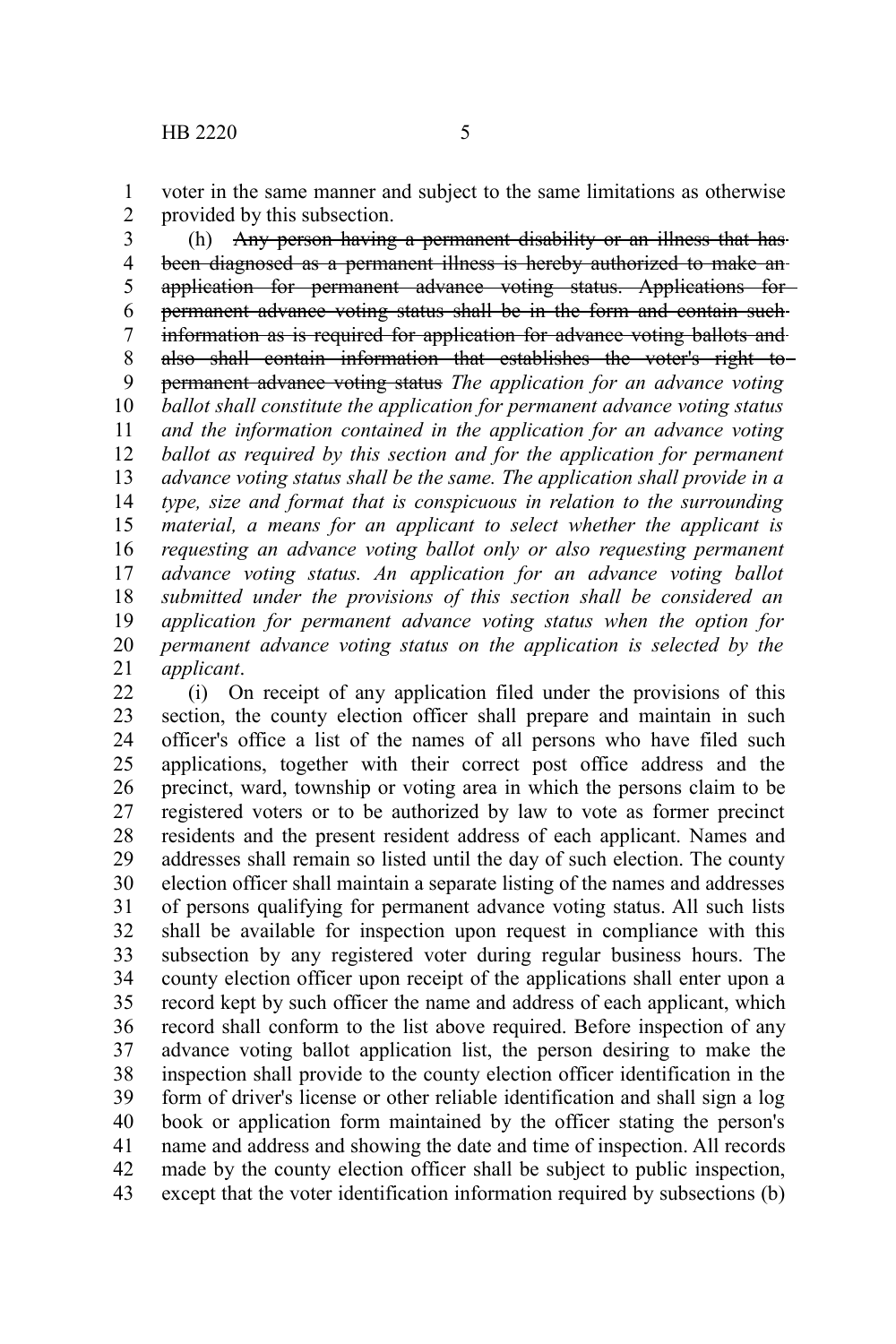and (c) and the identifying number on ballots and ballot envelopes and records of such numbers shall not be made public. 1 2

(j) If a person on the permanent advance voting list fails to vote in four consecutive general elections held on the Tuesday succeeding the first Monday in November of each even-numbered and odd-numbered year, the county election officer may mail a notice to such voter. The notice shall inform the voter that the voter's name will be removed from the permanent advance voting list unless the voter renews the application for permanent advance voting status within 30 days after the notice is mailed. If the voter fails to renew such application, the county election officer shall remove the voter's name from the permanent advance voting list. Failure to renew the application for permanent advance voting status shall not result in removal of the voter's name from the voter registration list. 3 4 5 6 7 8 9 10 11 12 13

(k) The secretary of state may adopt rules and regulations in order to implement the provisions of this section and to define valid forms of identification. 14 15 16

Sec. 3. K.S.A. 2018 Supp. 25-1123 is hereby amended to read as follows: 25-1123. (a) When an application for an advance voting ballot has been filed in accordance with K.S.A. 25-1122, and amendments thereto, the county election officer shall transmit to the voter applying therefor one each of the appropriate ballots. Unless an advance voting ballot is transmitted in person pursuant to this subsection *Except as provided in subsection (b)*, the county election officer shall transmit the advance voting ballots to the voter at one of the following addresses as specified by the voter on such application: (1) The voter's residential address or mailing address as indicated on the registration list; (2) the voter's temporary residential address; or (3) a medical care facility as defined in K.S.A. 65- 425, and amendments thereto, psychiatric hospital, hospice or adult care home where the voter resides. No advance voting ballot shall be transmitted by the county election officer by any means prior to the  $-20$ <sup>th</sup> *28th* day before the election for which an application for an advance voting ballot has been received by such county election officer. If the advance voting ballot is transmitted by mail, such ballot shall be transmitted with printed instructions prescribed by the secretary of state and a ballot envelope bearing upon the outside a printed form as described in K.S.A. 25-1120, and amendments thereto, and the same number as the number of the ballot. If the advance voting ballot is transmitted to the applicant in person in the office of the county election officer or at a satellite advance voting site, such advance voting ballot and printed instructions shall be transmitted in an advance voting ballot envelope bearing upon the outside a printed form as described in K.S.A. 25-1120, and amendments thereto, and the same number as the number of the ballot unless the voter elects to deposit the advance voting ballot into a locked ballot box without an 17 18 19 20 21 22 23 24 25 26 27 28 29 30 31 32 33 34 35 36 37 38 39 40 41 42 43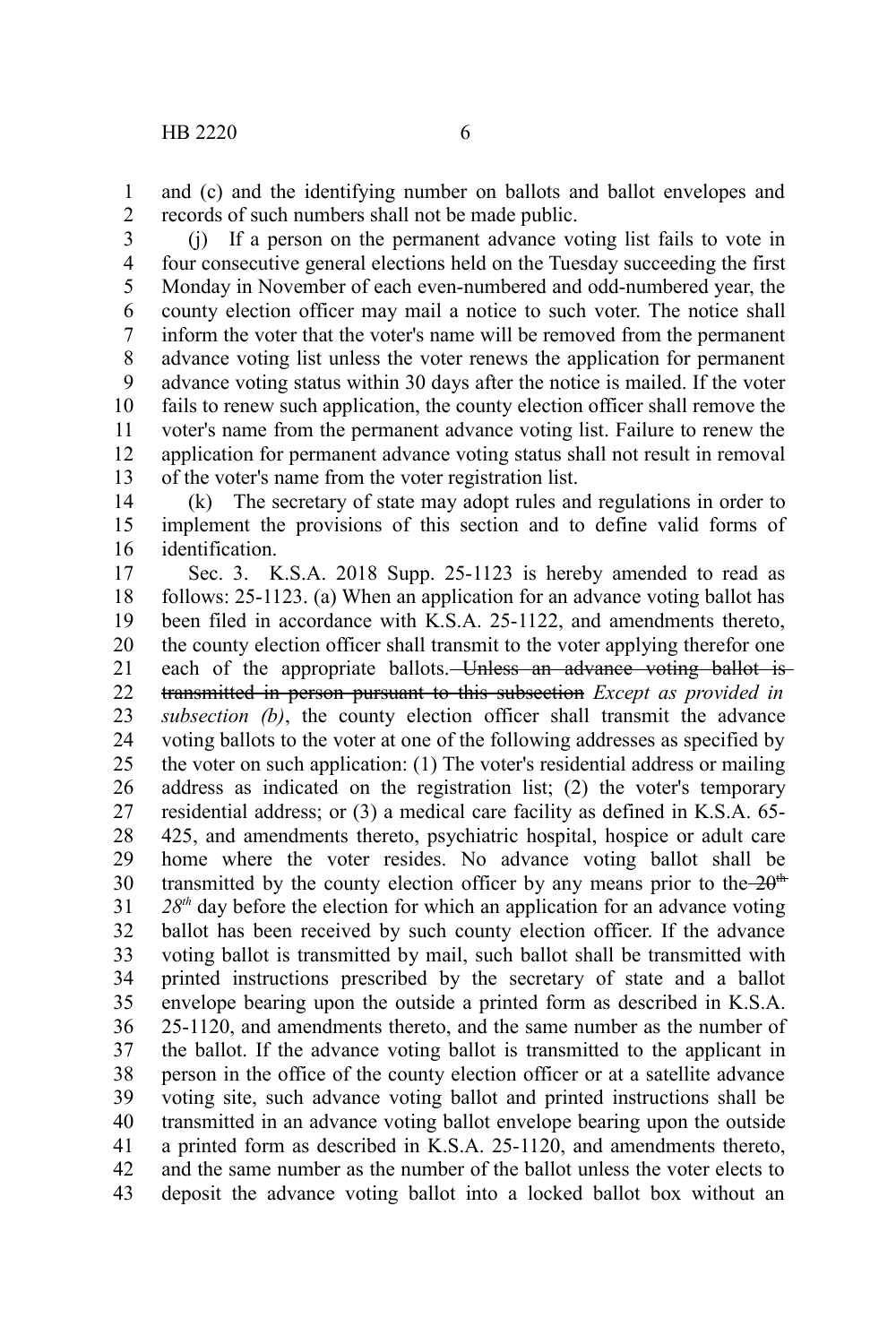envelope. All ballots shall be transmitted to the advance voting voter not more than 20 *28* days before the election but within two business days of the receipt of such voter's application by the election officer or the commencement of such 20-day *28-day* period. In primary elections required to be conducted on a partisan basis, the election officer shall deliver to such voter the ballot of the political party of the applicant. 1 2 3 4 5 6

(b) The restrictions in subsection (a) relating to where a county election officer may transmit an advance voting ballot shall not apply to an advance voting ballot requested pursuant to an application for an advance voting ballot filed by a voter who has a temporary illness or disability or who is not proficient in reading the English language. 7 8 9 10 11

(c) The county election officer shall compare the driver's license number, nondriver's identification card number*, social security number* or copy of other valid identification provided by a voter to the voter registration list verified by the division of vehicles in accordance with federal law. If no identification information was provided by the voter or if such information does not match the information on the voter registration list, the county election officer shall *not* transmit a provisional *an* advance voting ballot. 12 13 14 15 16 17 18 19

Sec. 4. K.S.A. 2018 Supp. 25-2309 is hereby amended to read as follows: 25-2309. (a) Any person may apply in person, by mail, through a voter registration agency, or by other delivery to a county election officer to be registered. Such application shall be made on: (1) A form approved by the secretary of state, which shall be provided by a county election officer or chief state election official upon request in person, by telephone or in writing; or (2) the national mail voter registration form issued pursuant to federal law. 20 21 22 23 24 25 26 27

Such application shall be signed by the applicant under penalty of perjury and shall contain the original signature of the applicant or the computerized, electronic or digitized transmitted signature of the applicant. A signature may be made by mark, initials, typewriter, print, stamp, symbol or any other manner if by placing the signature on the document the person intends the signature to be binding. A signature may be made by another person at the voter's direction if the signature reflects such voter's intention. 28 29 30 31 32 33 34 35

(b) Applications made under this section shall give voter eligibility requirements and such information as is necessary to-prevent duplicative voter registrations and enable the relevant election officer to assess the eligibility of the applicant and to administer voter registration *identify the applicant and to determine the qualifications of the applicant as an elector and the facts authorizing the person to be registered*, including, but not limited to, the following data to be kept by the relevant election officer as provided by law: 36 37 38 39 40 41 42 43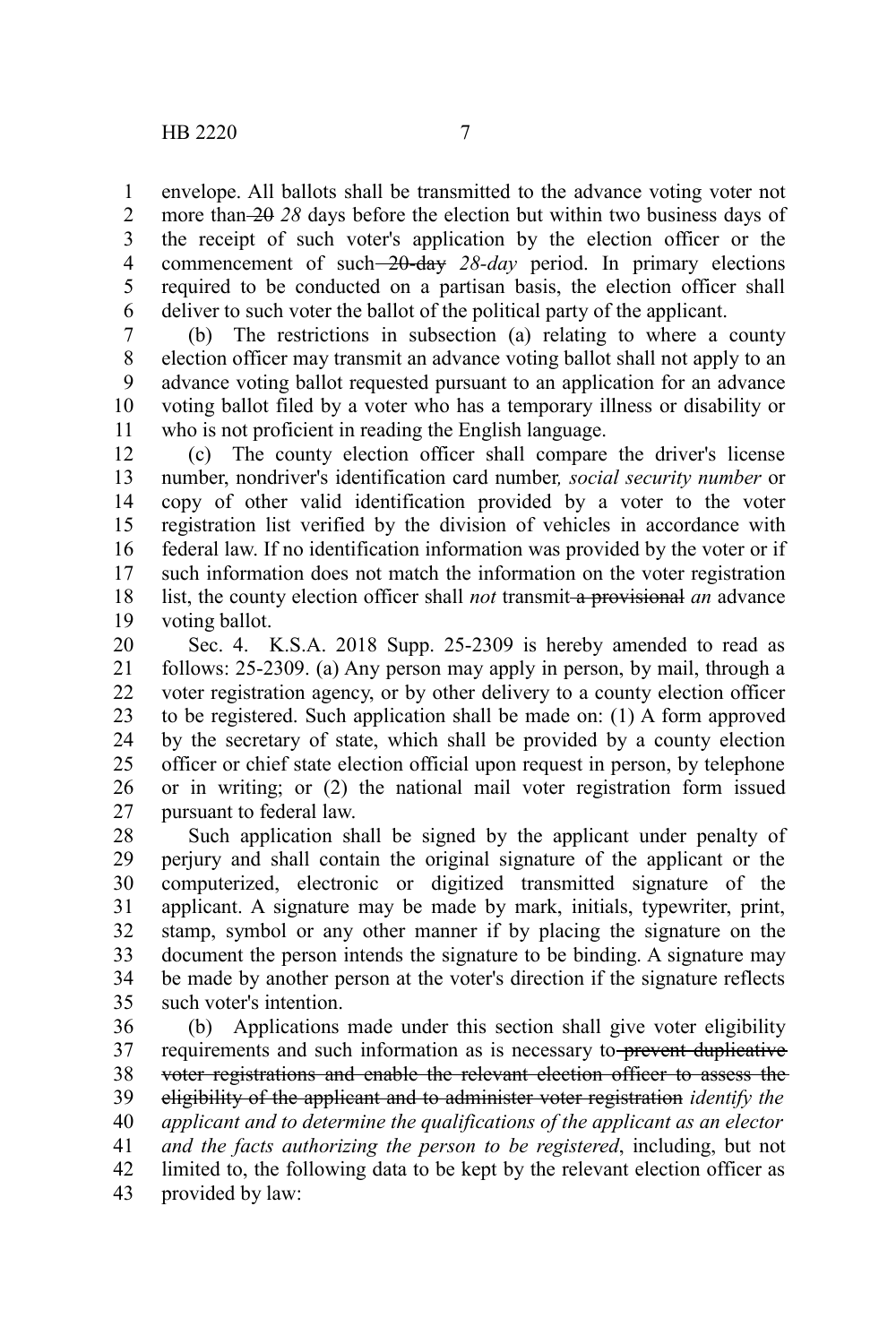(1) Name; 1

(2) place of residence, including specific address or location, and mailing address if the residence address is not a permissible postal address; 2 3

(3) date of birth;

(4) sex;

4 5

8 9

12

(5) the last four digits of the person's social security number or the person's full driver's license or nondriver's identification card number; 6 7

(6) telephone number, if available;

(7) naturalization data (if applicable);

(8) if *the* applicant has previously registered or voted elsewhere, residence at time of last registration or voting; 10 11

(9) when present residence *was* established;

(10) name under which applicant last registered or voted, if different from present name; 13 14

(11) an attestation that the applicant meets each eligibility requirement; 15 16

(12) a statement that the penalty for submission of a false voter registration application is a maximum presumptive sentence of 17 months in prison; 17 18 19

(13) a statement that, if an applicant declines to register to vote, the fact that the applicant has declined to register will remain confidential and will be used only for voter registration purposes; 20 21 22

(14) a statement that if an applicant does register to vote, the office to which a voter registration application is submitted will remain confidential and will be used only for voter registration purposes; 23 24 25

(15) boxes for the applicant to check to indicate whether the applicant is or is not a citizen of the United States, together with the question "Are you a citizen of the United States of America?"; 26 27 28

(16) boxes for the county election officer or chief state election official to check to indicate whether the applicant has provided with the application the information necessary to assess the eligibility of the applicant, including such applicant's United States citizenship; 29 30 31 32

(17) boxes for the applicant to check to indicate whether or not the applicant will be 18 years of age or older on election day, together with the question "Will you be 18 years of age on or before election day?"; 33 34 35

 $(18)(17)$  in reference to paragraphs (15) and  $(17)$  (16) the statement "If you checked 'no' in response to either of these questions, do not complete this form."; 36 37 38

 $(19)(18)$  a statement that the applicant-shall may be required to provide identification when voting; and 39 40

(20)*(19)* political party affiliation declaration, if any. An applicant's failure to make a declaration will result in the applicant being registered as an unaffiliated voter. 41 42 43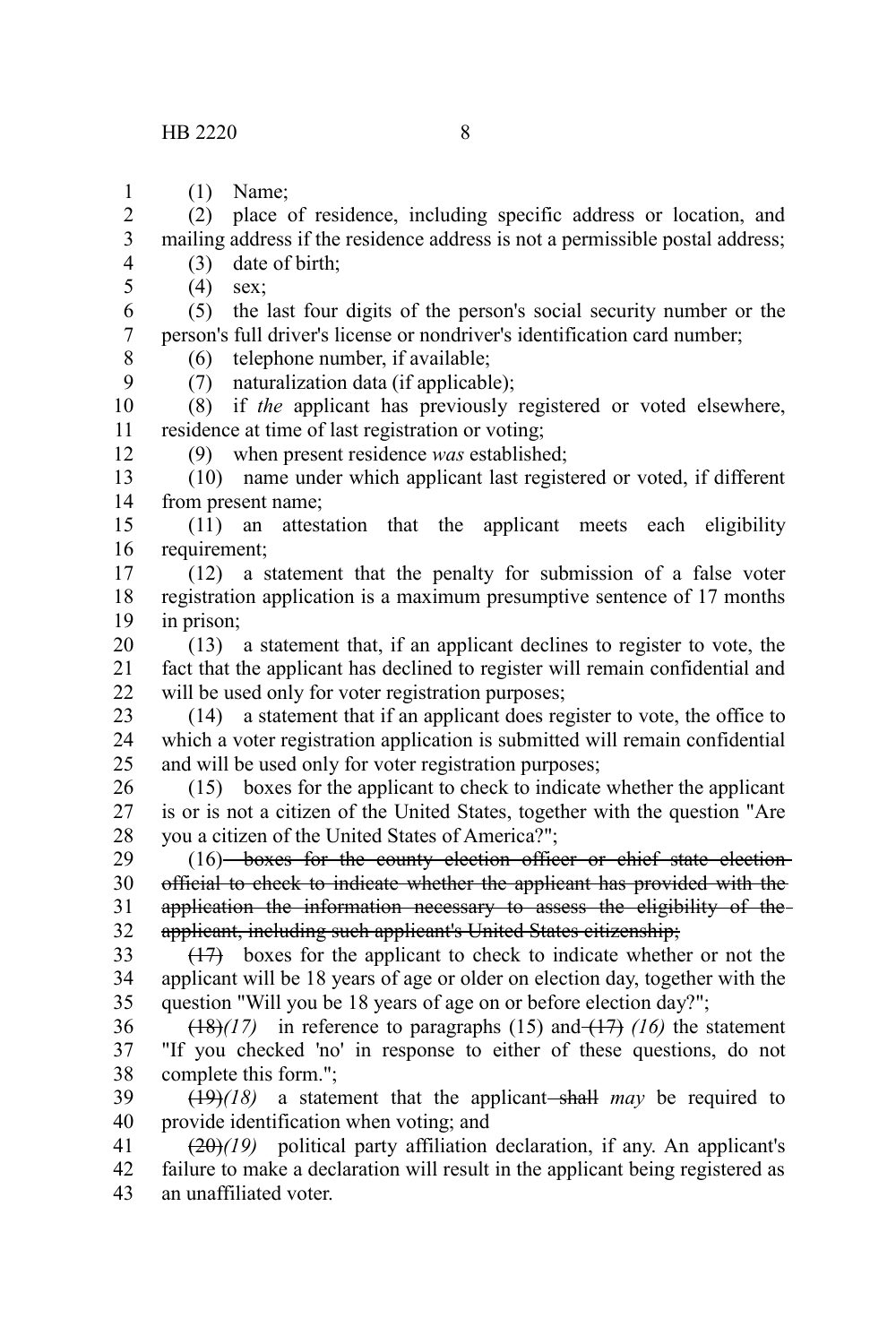If the application discloses any previous registration in any other county or state, as indicated by paragraph  $(8)$  or  $(10)$ , or otherwise, the county election officer shall upon the registration of the applicant, give notice to the election official of the place of former registration, notifying such official of applicant's present residence and registration, and authorizing cancellation of such former registration. This section shall be interpreted and applied in accordance with federal law. No eligible applicant whose qualifications have been assessed shall be denied registration. 1 2 3 4 5 6 7 8 9

(c) Any person who applies for registration through a voter registration agency shall be provided with, in addition to the application under subsection (b), a form which includes: 10 11 12

(1) The question "If you are not registered to vote where you live now, would you like to apply to register to vote here today?"; 13 14

(2) a statement that if the applicant declines to register to vote, this decision will remain confidential and be used only for voter registration purposes; 15 16 17

(3) a statement that if the applicant does register to vote, information regarding the office to which the application was submitted will remain confidential and be used only for voter registration purposes; and 18 19 20

(4) if the agency provides public assistance: (i) The statement "Applying to register or declining to register to vote will not affect the amount of assistance that you will be provided by this agency."; 21 22 23

(ii) boxes for the applicant to check to indicate whether the applicant would like to register or declines to register to vote, together with the statement "IF YOU DO NOT CHECK EITHER BOX, YOU WILL BE CONSIDERED TO HAVE DECIDED NOT TO REGISTER TO VOTE AT THIS TIME."; 24 25 26 27 28

(iii) the statement "If you would like help in filling out the voter registration application form, we will help you. The decision whether to seek or accept help is yours. You may fill out the application form in private."; and 29 30 31 32

(iv) the statement "If you believe that someone has interfered with your right to register or to decline to register to vote, your right to privacy in deciding whether to register or in applying to register to vote, or your right to choose your own political party or other political preference, you may file a complaint with the Kansas Secretary of State." 33 34 35 36 37

(d) If any person, in writing, declines to register to vote, the voter registration agency shall maintain the form prescribed by subsection (c). 38 39

(e) A voter registration agency shall transmit the completed registration application to the county election officer not later than five days after the date of acceptance. Upon receipt of an application for registration, the county election officer shall send, by nonforwardable 40 41 42 43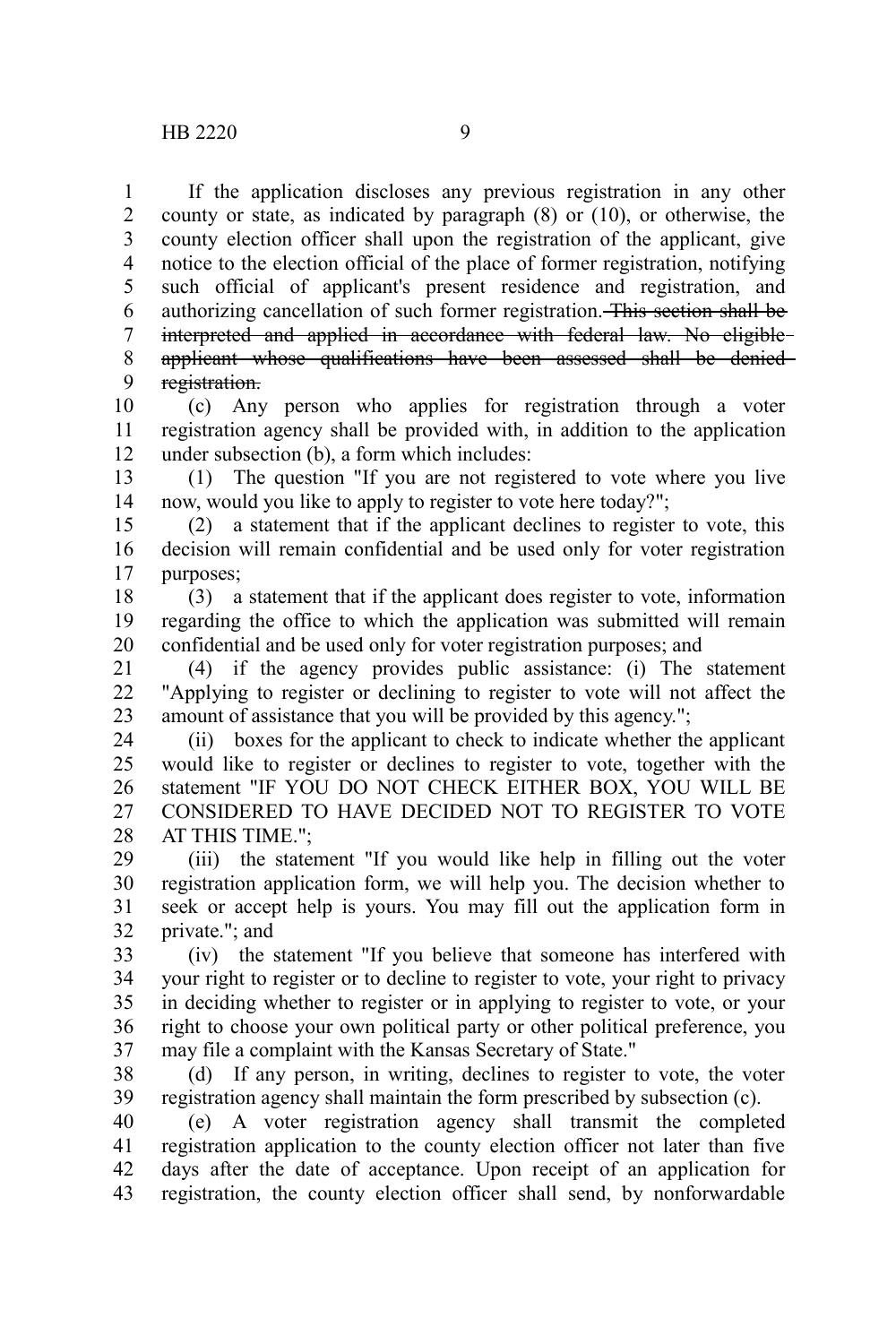mail, a notice of disposition of the application to the applicant at the postal delivery address shown on the application. If a notice of disposition is returned as undeliverable, a confirmation mailing prescribed by K.S.A. 25- 2316c, and amendments thereto, shall occur. 1 2 3 4

5

(f) If an application is received while registration is closed, such application shall be considered to have been received on the next following day during which registration is open. 6 7

(g) A person who completes an application for voter registration shall be considered a registered voter when the county election officer adds the applicant's name to the county voter registration list. 8 9 10

(h) Any registered voter whose residence address is not a permissible postal delivery address shall designate a postal address for registration records. When a county election officer has reason to believe that a voter's registration residence is not a permissible postal delivery address, the county election officer shall attempt to determine a proper mailing address for the voter. 11 12 13 14 15 16

(i) Any registered voter may request that such person's residence address be concealed from public inspection on the voter registration list and on the original voter registration application form. Such request shall be made in writing to the county election officer, and shall specify a clearly unwarranted invasion of personal privacy or a threat to the voter's safety. Upon receipt of such a request, the county election officer shall take appropriate steps to ensure that such person's residence address is not publicly disclosed. Nothing in this subsection shall be construed as requiring or authorizing the secretary of state to include on the voter registration application form a space or other provision on the form that would allow the applicant to request that such applicant's residence address be concealed from public inspection. 17 18 19 20 21 22 23 24 25 26 27 28

(j) No application for voter registration shall be made available for public inspection or copying unless the information required by subsection (b)(5) has been removed or otherwise rendered unreadable. 29 30 31

(k) If an applicant fails to answer the question prescribed in subsection  $(b)(15)$ , the county election officer shall send the application to the applicant at the postal delivery address given on the application, by nonforwardable mail, with a notice of incompleteness. The notice shall specify a period of time during which the applicant may complete the application in accordance with K.S.A. 25-2311, and amendments thereto, and be eligible to vote in the next election. 32 33 34 35 36 37 38

(l) The county election officer or secretary of state's office shall accept any completed application for registration, but an applicant shall not be registered until the applicant has provided satisfactory evidence of United States citizenship. Evidence of United States citizenship as required in this section will be satisfied by presenting one of the 39 40 41 42 43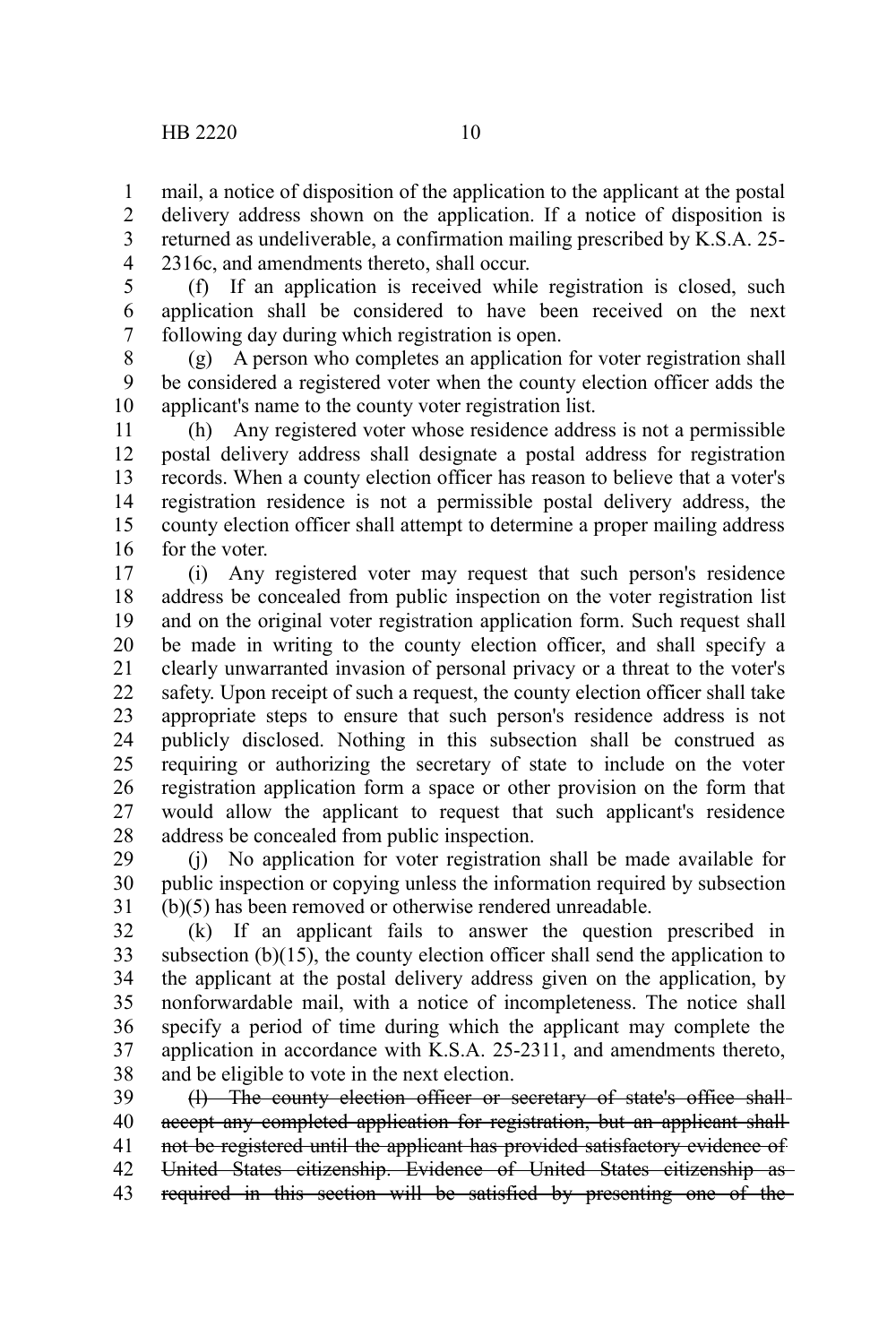documents listed in subsections  $(1)(1)$  through  $(1)(13)$  in person at the time of filing the application for registration or by including a photocopy of one of the following documents with a mailed registration application. After a person has submitted satisfactory evidence of citizenship, the county election officer shall indicate this information in the person's permanent voter file. Evidence of United States citizenship shall be satisfied by providing one of the following, or a legible photocopy of one of the following documents: (1) The applicant's driver's license or nondriver's identification card issued by the division of vehicles or the equivalent governmental agency of another state within the United States if the agency indicates on the applicant's driver's license or nondriver's identification card that the person has provided satisfactory proof of United States citizenship; (2) the applicant's birth certificate that verifies United States citizenship to the satisfaction of the county election officer or secretary of state; (3) pertinent pages of the applicant's United States valid or expired passport identifying the applicant and the applicant's passport number, or presentation to the county election officer of the applicant's United States passport; (4) the applicant's United States naturalization documents or the number of the certificate of naturalization. If only the number of the certificate of naturalization is provided, the applicant shall not be included in the registration rolls until the number of the certificate of naturalization is verified with the United States bureau of citizenship and immigration services by the county election officer or the secretary of state, pursuant to  $8 \text{ U.S.C. } 8 \text{ 1373(e)}$ ; (5) other documents or methods of proof of United States citizenship issued by the federal government pursuant to the immigration and nationality act of 1952, and amendments thereto; (6) the applicant's bureau of Indian affairs card number, tribal treaty card number or tribal enrollment number; (7) the applicant's consular report of birth abroad of a citizen of the United States of America; (8) the applicant's certificate of citizenship issued by the United States citizenship and immigration services; (9) the applicant's certification of report of birth issued by the United States department of state; (10) the applicant's American Indian card, with KIC classification, issued by the United States department of homeland security; (11) the applicant's final adoption decree showing the applicant's name and United States birthplace; (12) the applicant's official United States military record of service 1 2 3 4 5 6 7 8 9 10 11 12 13 14 15 16 17 18 19 20 21 22 23 24 25 26 27 28 29 30 31 32 33 34 35 36 37 38 39 40 41 42 43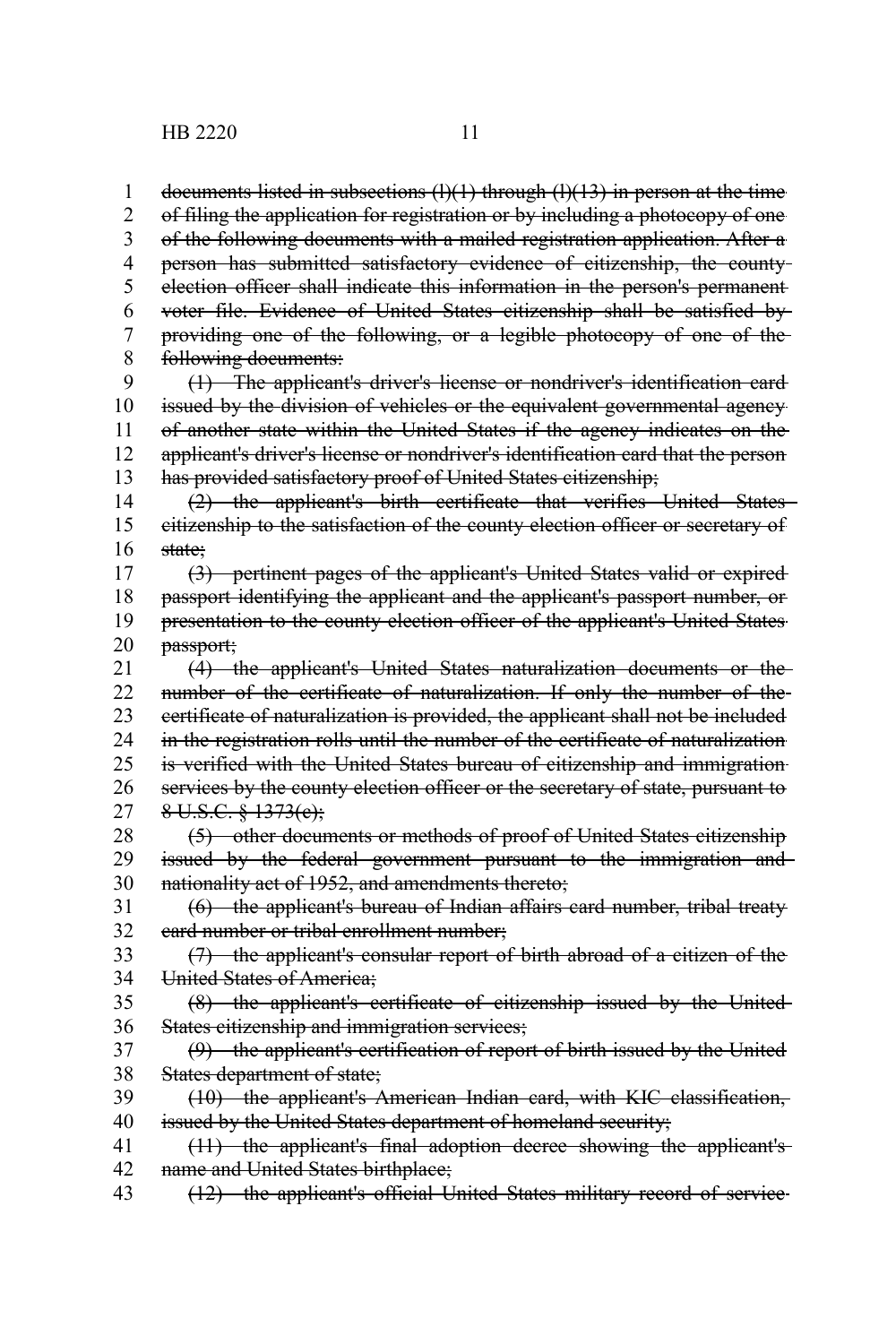showing the applicant's place of birth in the United States; or 1

(13) an extract from a United States hospital record of birth created at the time of the applicant's birth indicating the applicant's place of birth in the United States. 2 3 4

(m) If an applicant is a United States citizen but does not have any of the documentation listed in this section as satisfactory evidence of United States citizenship, such applicant may submit any evidence that suchapplicant believes demonstrates the applicant's United States citizenship. 5 6 7 8

(1) Any applicant seeking an assessment of evidence under this subsection may directly contact the elections division of the secretary of state by submitting a voter registration application or form as described by this section and any supporting evidence of United States citizenship. Upon receipt of this information, the secretary of state shall notify the state election board, as established under K.S.A. 25-2203, and amendments thereto, that such application is pending. 9 10 11 12 13 14 15

(2) The state election board shall give the applicant an opportunity for a hearing and an opportunity to present any additional evidence to the state election board. Notice of such hearing shall be given to the applicant at least five days prior to the hearing date. An applicant shall have the opportunity to be represented by counsel at such hearing. 16 17 18 19 20

(3) The state election board shall assess the evidence provided by the applicant to determine whether the applicant has provided satisfactory evidence of United States citizenship. A decision of the state election board shall be determined by a majority vote of the election board. 21 22 23 24

(4) If an applicant submits an application and any supporting evidence prior to the close of registration for an election cycle, adetermination by the state election board shall be issued at least five days before such election date. 25 26 27 28

(5) If the state election board finds that the evidence presented by such applicant constitutes satisfactory evidence of United States citizenship, such applicant will have met the requirements under this section to provide satisfactory evidence of United States citizenship. 29 30 31 32

(6) If the state election board finds that the evidence presented by an applicant does not constitute satisfactory evidence of United States eitizenship, such applicant shall have the right to appeal suchdetermination by the state election board by instituting an action under 8 U.S.C. § 1503. Any negative assessment of an applicant's eligibility by the state election board shall be reversed if the applicant obtains a declaratory judgment pursuant to 8 U.S.C. § 1503, demonstrating that such applicant is a national of the United States. 33 34 35 36 37 38 39 40

(n) Any person who is registered in this state on the effective date of this amendment to this section is deemed to have provided satisfactory evidence of citizenship and shall not be required to resubmit evidence of 41 42 43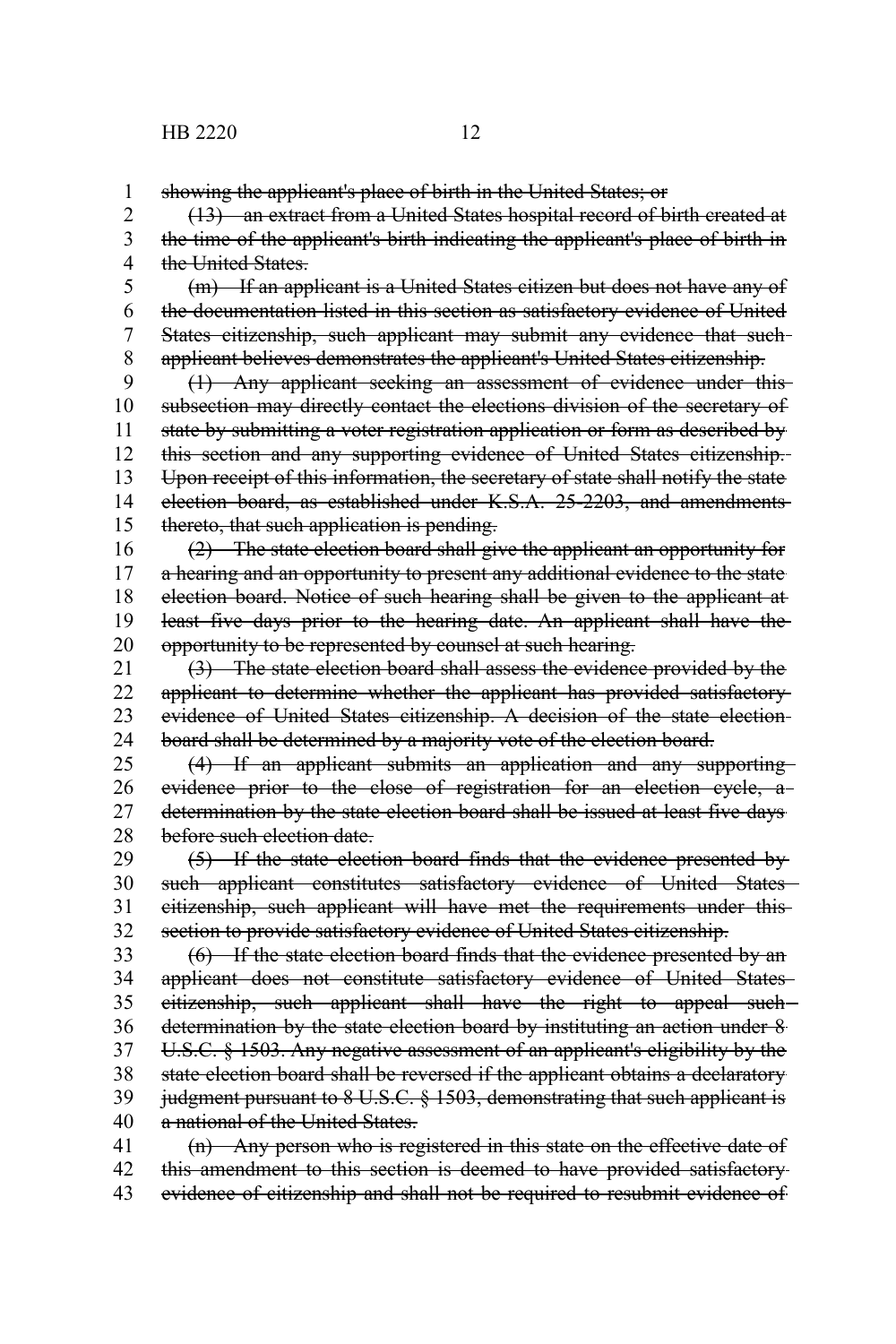citizenship. 1

(o) For purposes of this section, proof of voter registration from another state is not satisfactory evidence of United States citizenship. 2 3

(p) A registered Kansas voter who moves from one residence to another within the state of Kansas or who modifies such voter's registration records for any other reason shall not be required to submit evidence of United States citizenship. 4 5 6 7

(q) If evidence of citizenship is deemed to be unsatisfactory due to an inconsistency between the document submitted as evidence and the name or sex provided on the application for registration, such applicant may sign an affidavit: 8 9 10 11

(1) Stating the inconsistency or inconsistencies related to the name or sex, and the reason therefor; and 12 13

(2) swearing under oath that, despite the inconsistency, the applicant is the individual reflected in the document provided as evidence of citizenship. However, there shall be no inconsistency between the date of birth on the document provided as evidence of citizenship and the date of birth provided on the application for registration. If such an affidavit is submitted by the applicant, the county election officer or secretary of state shall assess the eligibility of the applicant without regard to anyinconsistency stated in the affidavit. 14 15 16 17 18 19 20 21

(r) All documents submitted as evidence of citizenship shall be kept confidential by the county election officer or the secretary of state and maintained as provided by Kansas record retention laws. The provisions of this subsection shall expire on July 1, 2021, unless the legislature reviews and reenacts this provision prior to July 1, 2021. 22 23 24 25 26

(s) The secretary of state may adopt rules and regulations in order to implement the provisions of this section. 27 28

(t) Nothing in this section shall prohibit an applicant from providing, or the secretary of state or county election officer from obtaining satisfactory evidence of United States citizenship, as described insubsection (1), at a different time or in a different manner than anapplication for registration is provided, as long as the applicant's eligibility can be adequately assessed by the secretary of state or county election officer as required by this section. 29 30 31 32 33 34 35

Sec. 5. K.S.A. 2018 Supp. 25-2311 is hereby amended to read as follows: 25-2311. (a) County election officers shall provide for the registration of voters at one or more places on all days except the following: 36 37 38 39

(1) Days when the main offices of the county government are closed for business, except as is otherwise provided by any county election officer under the provisions of K.S.A. 25-2312, and amendments thereto; *and* 40 41 42

(2) days when the main offices of the city government are closed for 43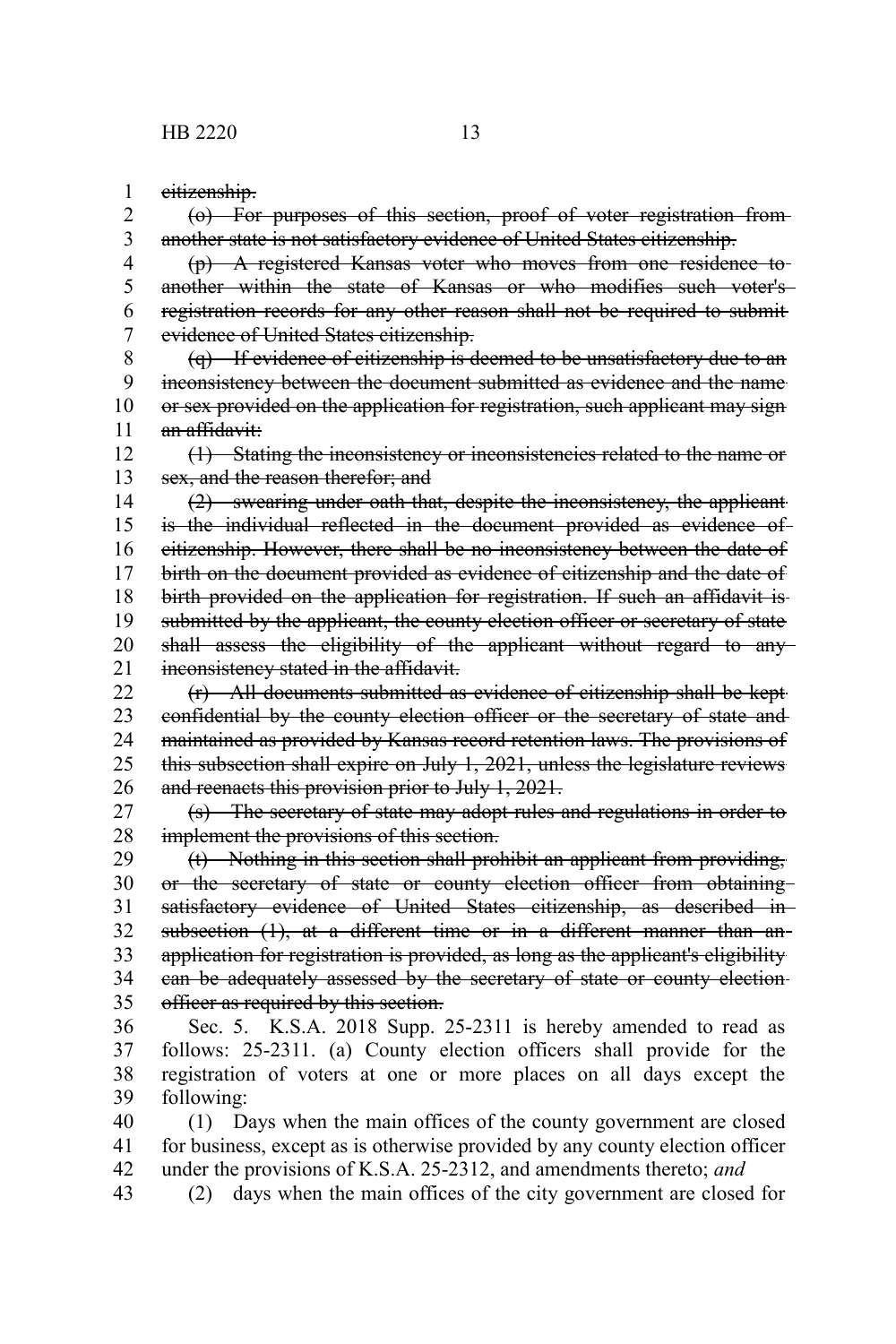except as is otherwise provided by any county election officer under the 2

provisions of K.S.A. 25-2312, and amendments thereto; 3 4

(3) the 20 days preceding the day of primary and general elections;

(4) the 20 days preceding the day of any election other than one specified in this subsection; and 5 6

7

1

(5) the day of any question submitted election.

(b) For the purposes of this section in counting days that registration books are to be closed, all of the days including Sunday and legal holidays shall be counted. 8 9 10

(c) The secretary of state shall notify every county election officer of the dates when registration shall be closed preceding primary and general elections. The days so specified by the secretary of state shall be conclusive. Such notice shall be given by the secretary of state by mail at least 60 days preceding every primary and general election. 11 12 13 14 15

(d) *(b)* The last days before-elosing of registration books as directed by the secretary of state under subsection (c) *the state primary and general elections*, county election officers shall provide for registration of voters during regular business hours, during the noon hours and at other than regular business hours upon such days as the county election officers deem necessary. The last three business days before closing of registration books prior to primary and general elections, county election officers may provide for registration of voters until 9 p.m. in any city. 16 17 18 19 20 21 22 23

(e) *(c) County election officers shall provide for the registration of voters appearing at the county election office who apply for advance voting ballots to be transmitted in person. Such persons shall be permitted to register and vote immediately by regular ballots, and shall not use provisional ballots unless otherwise required by law. At any satellite advance voting sites, and at all polling places on the day of any primary or general election or question submitted election, county election officers shall provide for registration of voters pursuant to K.S.A. 25-2316c, and amendments thereto, throughout voting hours.* 24 25 26 27 28 29 30 31 32

*(d)* County election officers shall accept and process applications received by voter registration agencies and the division of motor vehicles not later than the  $21<sup>st</sup>$  day preceding the date of any election; mailed voter registration applications that are postmarked not later than the  $21<sup>st</sup>$  day preceding the date of any election; or, if the postmark is illegible or missing, is received in the mail not later than the ninth day preceding the day of any election. 33 34 35 36 37 38 39

(f) *(e)* The secretary of state may adopt rules and regulations interpreting the provisions of this section and specifying the days when registration shall be open, days when registration shall be closed, and days when it is optional with the county election officer for registration to be 40 41 42 43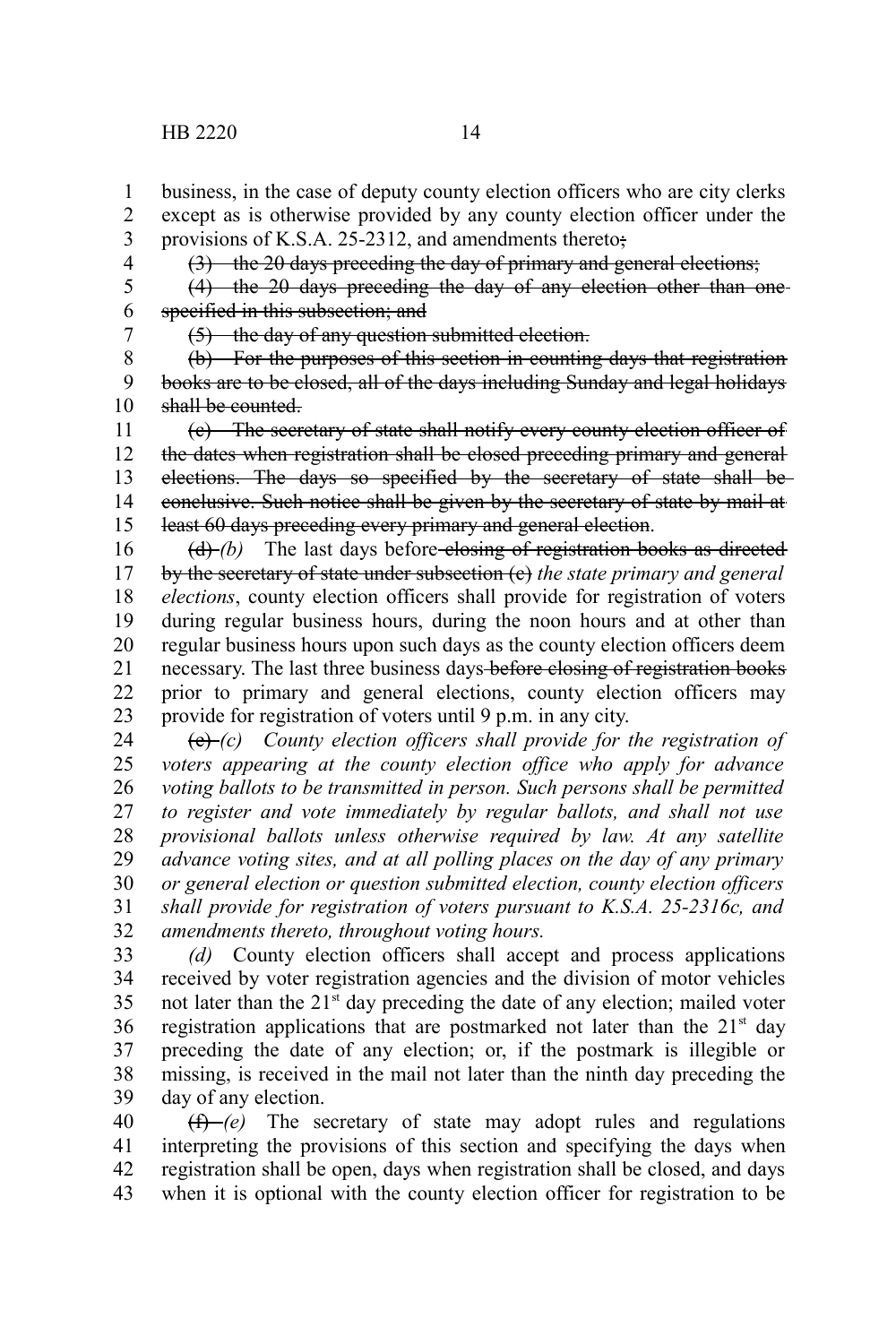open or closed. 1

(g) *(f)* Before each primary and general election held in evennumbered and odd-numbered years, and at times and in a form prescribed by the secretary of state, each county election officer shall certify to the secretary of state the number of registered voters in each precinct of the county as shown by the registration books in the office of such county election officer. 2 3 4 5 6 7

Sec. 6. K.S.A. 2018 Supp. 25-2316c is hereby amended to read as follows: 25-2316c. (a) When a registered voter changes name by marriage, divorce or legal proceeding, if such the voter is otherwise qualified to vote at such voting place such*, the* voter shall be allowed to vote a provisional ballot at any election, or apply for an advance voting ballot, on the condition that such voter first completes the application for registration prescribed by K.S.A. 25-2309, and amendments thereto. Completion of the application shall authorize the county election officer to update the registration records, if appropriate, for voting in future elections. The county election officer shall send, by nonforwardable mail, a notice of disposition to any voter completing such *the* application. 8 9 10 11 12 13 14 15 16 17 18

(b) When a registered voter changes residence, such *the* voter shall reregister in order to be eligible to vote, except that when a registrant has moved from an address on the registration book to another address within the county and has not reregistered, such *the* registrant shall be allowed to vote a provisional ballot at any election, or to apply for an advance voting ballot, on the condition that<del> such</del> the registrant first completes the application for registration prescribed by K.S.A. 25-2309, and amendments thereto. Completion of the application shall authorize the county election officer to update the registration record, if appropriate, for voting in future elections. The county election officer shall send, by nonforwardable mail, a notice of disposition to any such voter. Whenever the county election officer receives from any other election officer a notice of registration of a voter in a different place than that shown in the records of the county election officer, such *the* officer shall remove the name of such voter from the registration book and party affiliation list. 19 20 21 22 23 24 25 26 27 28 29 30 31 32 33

(c) *(1) Any person who appears either on the election day at the polling place for the precinct in which the person resides or at a satellite advance voting site, and who is not registered but is otherwise qualified to vote at the voting place, shall be allowed to register and vote a provisional ballot on election day at the precinct polling place where the person resides or at the satellite advance voting site during the advance voting period. The provisional ballot shall be counted, unless the county board of canvassers determines that the provisional ballot was not properly cast or that the person has otherwise voted at the election.* 34 35 36 37 38 39 40 41 42

*(2) In order to vote at the election, the person shall register by* 43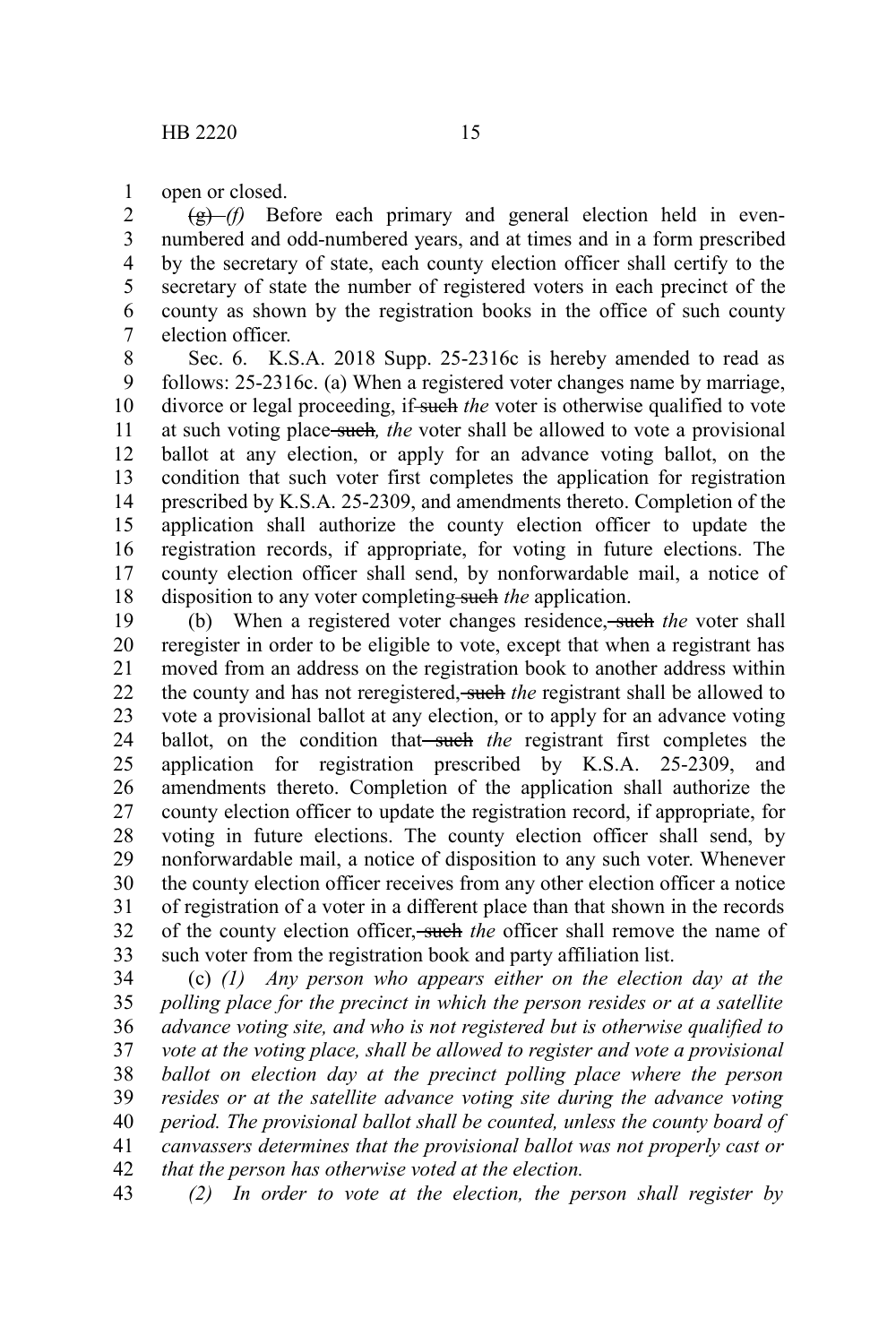*completing a registration card, making an oath on the form prescribed by the secretary of state and providing proof of residence and such other information as required in accordance with rules and regulations adopted by the secretary of state.* 1 2 3 4

*(3) The registration card shall authorize the county election officer to register the person, and the county election officer shall send, by nonforwardable first class mail, a certificate of registration to the person.* 5 6 7

*(d)* Every application for registration completed under this section shall be returned to the county election officer with the registration books. 8 9

 $(d)$  *(d)*  $(e)$  A registrant shall not be removed from the registration list on the ground that the registrant has changed residence unless the registrant: 10 11

(1) Confirms in writing that the registrant has moved outside the county in which the registrant is registered, or registers to vote in any other jurisdiction; or 12 13 14

(2) has failed to respond to the notice described in subsection  $(e)(4)$ *(f)(4)* and has not appeared to vote in an election during the period beginning on the date of the notice and ending on the day after the date of the second federal general election that occurs after the date of the notice. 15 16 17 18

(e) *(f)* A county election officer shall send a confirmation notice upon which a registrant may state such registrant's current address, within 45 days of the following events: 19 20 21

(1) A notice of disposition of an application for voter registration is returned as undeliverable; 22 23

(2) change of address information supplied by the national change of address program identifies a registrant whose address may have changed; 24 25

(3) if it appears from information provided by the postal service that a registrant has moved to a different residence address in the county in which the registrant is currently registered; or 26 27 28

(4) if it appears from information provided by the postal service that a registrant has moved to a different residence address outside the county in which the registrant is currently registered. 29 30 31

The confirmation notice shall be sent by forwardable mail and shall include a postage prepaid and preaddressed return card in a form prescribed by the chief state election official. 32 33 34

 $(f)$  *(f)* Except as otherwise provided by law, when a voter dies or is disqualified for voting, the registration of the voter shall be void, and the county election officer shall remove such voter's name from the registration books and the party affiliation lists. Whenever*:* 35 36 37 38

(1) An obituary notice appears in a newspaper having general circulation in the county reports the death of a registered voter, or, 39 40

(2) a registered voter requests in writing that such voter's name be removed from registration, or*;* 41 42

(3) a court of competent jurisdiction orders removal of the name of a 43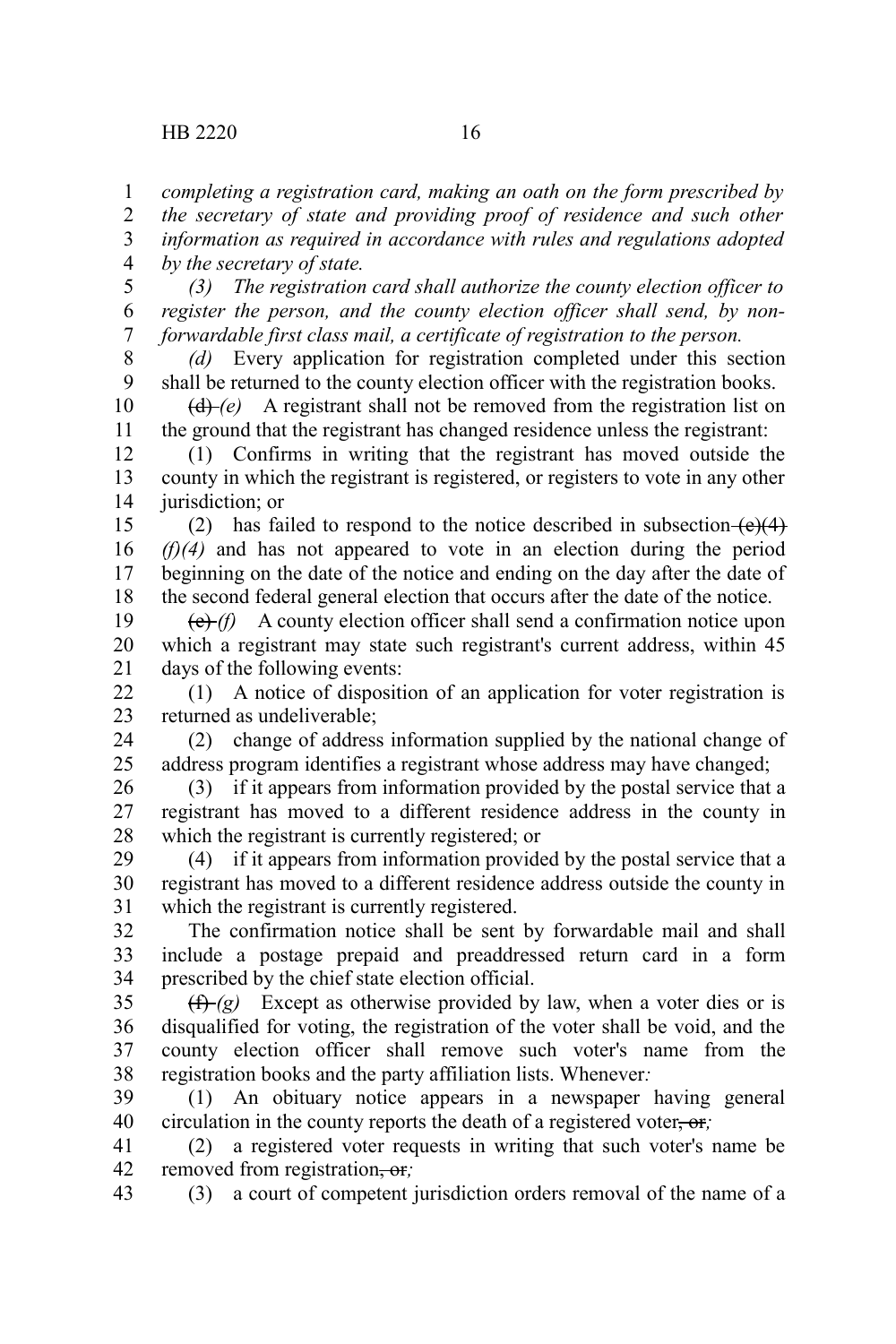registered voter from registration lists,*;* or 1

(4) the name of a registered voter appears on a list of deceased residents compiled by the secretary of health and environment as provided in K.S.A. 65-2422, and amendments thereto, or appears on a copy of a death certificate provided by the secretary of health and environment, or appears in information provided by the social security administration, the county election officer shall remove from the registration books and the party affiliation lists in-such the officer's office the name of any person shown by-such *the* list or death certificate to be deceased. 2 3 4 5 6 7 8 9

The county election officer shall not use or permit the use of such *the* lists of deceased residents or copies for any other purpose than provided in this section. 10 11 12

 $\left(\frac{g}{g}\right)$  (h) When the chief state election official receives written notice of a felony conviction in a United States district court, such official shall notify within five days the county election officer of the jurisdiction in which the offender resides. Upon notification of a felony conviction from the chief state election official, or from a county or district attorney or a Kansas district court, the county election officer shall remove the name of the offender from the registration records. 13 14 15 16 17 18 19

 $(h)$  *(h)* Except as otherwise provided in this section, no person whose name has been removed from the registration books shall be entitled to vote until-such *the* person has registered again. 20 21 22

Sec. 7. K.S.A. 65-2418 is hereby amended to read as follows: 65- 2418. (a) (1) The secretary shall fix and charge by rules and regulations the fees to be paid for certified copies or abstracts of certificates or for search of the files for birth, death, fetal death, marriage or divorce records when no certified copy or abstract is made. Except as otherwise provided in this section, the secretary shall remit all moneys received by or for the secretary from fees, charges or penalties, under the uniform vital statistics act, and amendments thereto, to the state treasurer in accordance with the provisions of K.S.A. 75-4215, and amendments thereto. Upon receipt of each such remittance, the state treasurer shall deposit the entire amount in the state treasury to the credit of the civil registration and health statistics fee fund created by K.S.A. 65-2418e, and amendments thereto. 23 24 25 26 27 28 29 30 31 32 33 34

(2) The secretary shall not charge any fee for a certified copy of a certificate or abstract or for a search of the files or records if the certificate, abstract or search is requested by a person who exhibits correspondence from the United States department of veterans affairs or the Kansas commission on veterans affairs office which indicates that the person is applying for benefits from the United States department of veterans affairs and that such person needs the requested information to obtain such benefits, except that, for a second or subsequent certified copy of a certificate, abstract or search of the files requested by the person, the usual 35 36 37 38 39 40 41 42 43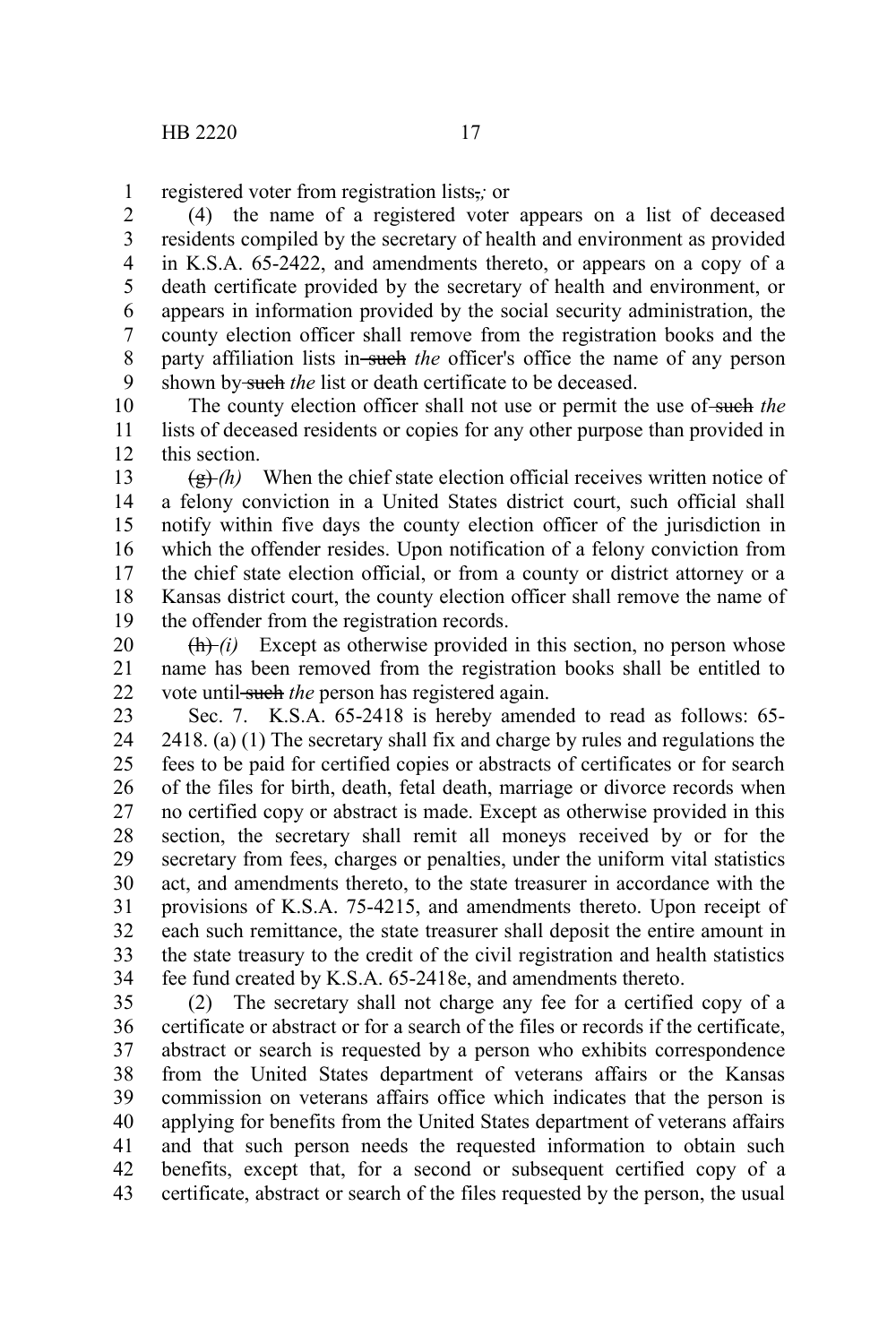fee shall be charged. The secretary may provide by rules and regulations for exemptions from such fees. 1 2

(3) The secretary shall not charge or accept any fee for a certifiedcopy of a birth certificate if the certificate is requested by any person who is 17 years of age or older for purposes of voting if the applicant lacks the identification required by K.S.A. 25-2908(h), and amendments thereto, or to meet the voter registration requirements of K.S.A. 25-2309, and amendments thereto. For voter registration purposes, an applicant for registration shall swear under oath: (1) That such person plans to register to vote in Kansas; and (2) that such person does not possess any of the documents that constitute evidence of United States citizenship under K.S.A. 25-2309(1), and amendments thereto. The affidavit shall specifically list the documents that constitute evidence of United States citizenship under K.S.A. 25-2309(l), and amendments thereto. The secretary shall adopt rules and regulations in order to implement theprovisions of this subsection. 3 4 5 6 7 8 9 10 11 12 13 14 15 16

(4) Upon receipt of any such remittance of a fee for a certified copy of a birth certificate or abstract, \$3 of each such fee for the first copy of a birth certificate or abstract and \$1 of each such fee for each additional copy of the same birth certificate or abstract requested at the same time shall be remitted to the state treasurer in accordance with the provisions of K.S.A. 75-4215, and amendments thereto. Upon receipt of each such remittance, the state treasurer shall deposit the entire amount in the state treasury to the credit of the permanent families account of the family and children investment fund created by K.S.A. 38-1808, and amendments thereto. The balance of the money received for a fee for a certified copy of a birth certificate or abstract shall be remitted to the state treasurer in accordance with the provisions of K.S.A. 75-4215, and amendments thereto. Upon receipt of each such remittance, the state treasurer shall deposit the entire amount in the state treasury to the credit of the civil registration and health statistics fee fund created under this act. 17 18 19 20 21 22 23 24 25 26 27 28 29 30 31

(5)*(4)* Upon receipt of any such remittance of a fee for a certified copy of a death certificate or abstract, \$4 of each such fee for the first certified copy of a death certificate or abstract and \$2 of each such fee for each additional copy of the same death certificate or abstract requested at the same time shall be remitted to the state treasurer in accordance with the provisions of K.S.A. 75-4215, and amendments thereto. Upon receipt of each such remittance, the state treasurer shall deposit the entire amount in the state treasury to the credit of the district coroners fund created by K.S.A. 22a-245, and amendments thereto. The balance of the money received for a fee for a certified copy of a death certificate or abstract shall be remitted to the state treasurer in accordance with the provisions of K.S.A. 75-4215, and amendments thereto. Upon receipt of each such 32 33 34 35 36 37 38 39 40 41 42 43